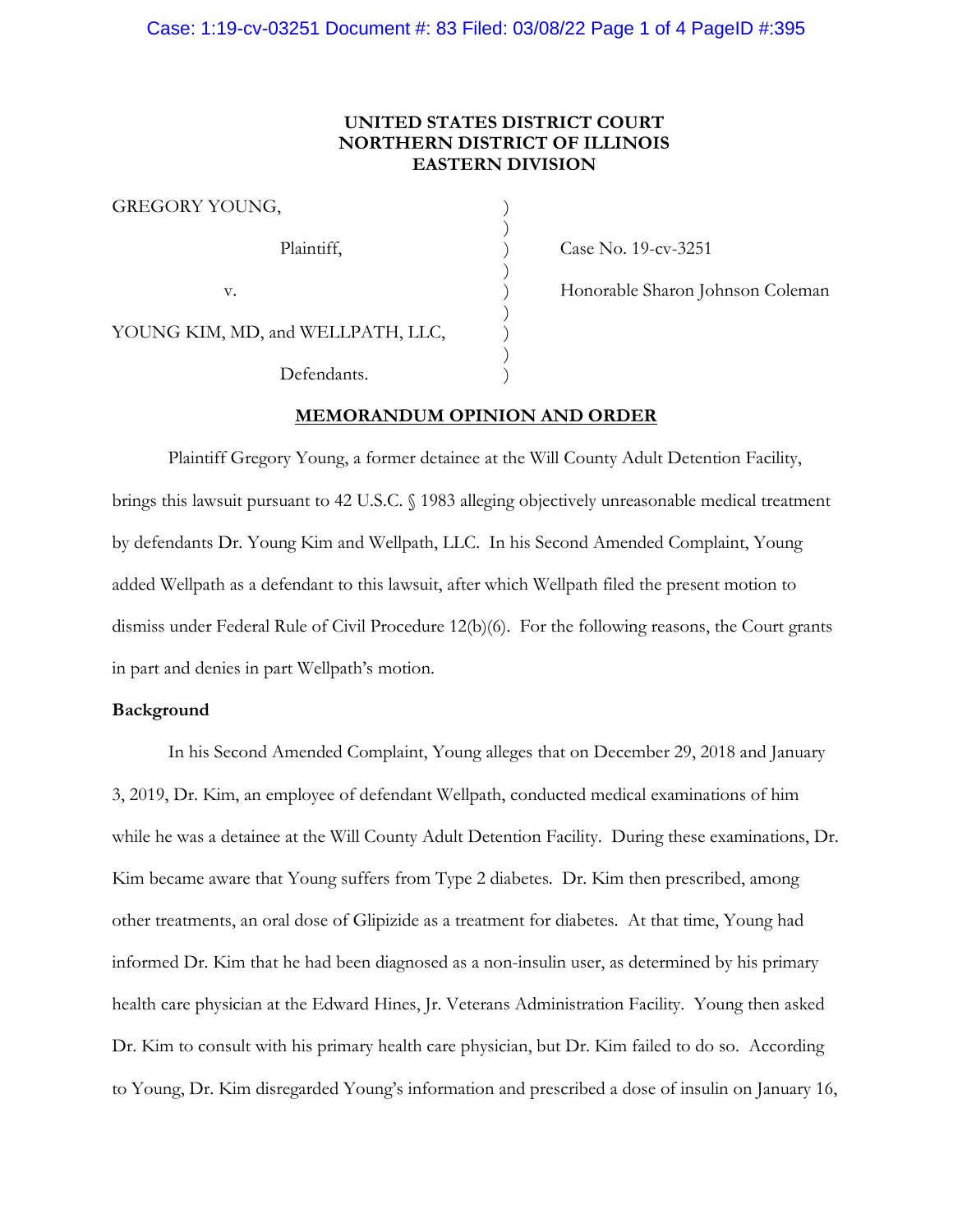## Case: 1:19-cv-03251 Document #: 83 Filed: 03/08/22 Page 2 of 4 PageID #:396

2019. Young asserts that this dose was life-threatening and caused him severe medical trauma. Young was hospitalized due to this insulin dose.

## **Legal Standard**

A motion to dismiss pursuant to Rule 12(b)(6) for failure to state a claim tests the sufficiency of the complaint, not its merits. *Skinner v. Switzer*, 562 U.S. 521, 529, 131 S. Ct. 1289, 179 L. Ed. 2d 233 (2011). When considering dismissal of a complaint, the Court accepts all well-pleaded factual allegations as true and draws all reasonable inferences in favor of the plaintiff. *Erickson v. Pardus*, 551 U.S. 89, 94, 127 S. Ct. 2197, 167 L. Ed. 2d 1081 (2007) (per curiam). "[A] motion to dismiss based on failure to comply with the statute of limitations should be granted only where the allegations of the complaint itself set forth everything necessary to satisfy the affirmative defense." *Vergara v. City of Chicago*, 939 F.3d 882, 886 (7th Cir. 2019) (citation omitted).

## **Discussion**

In its motion to dismiss, Wellpath first argues that Young's claim against it is untimely under the two-year limitations period for § 1983 actions. *See Lewis v. City of Chicago*, 914 F.3d 472, 477 (7th Cir. 2019). Under the discovery rule that governs the accrual of claims in federal lawsuits, the limitations period begins to run when the plaintiff learns that he has been injured and by whom. *United States v. Norwood*, 602 F.3d 830, 837 (7th Cir. 2010). In other words, the discovery rule delays the accrual of a claim until the plaintiff could have reasonably discovered defendant's involvement in his alleged injury. *United States v. Spectrum Brands, Inc*., 924 F.3d 337, 350 (7th Cir. 2019). Here, Young maintains that he was unaware that Wellpath was the health care provider for the Will County Adult Detention Facility and that Dr. Kim was Wellpath's employee until October 2021 when written discovery revealed Wellpath's role.

Wellpath takes issue with Young's late discovery of its involvement, but fails to recognize that even if the discovery rule did not apply, the relation-back doctrine set forth in Federal Rule of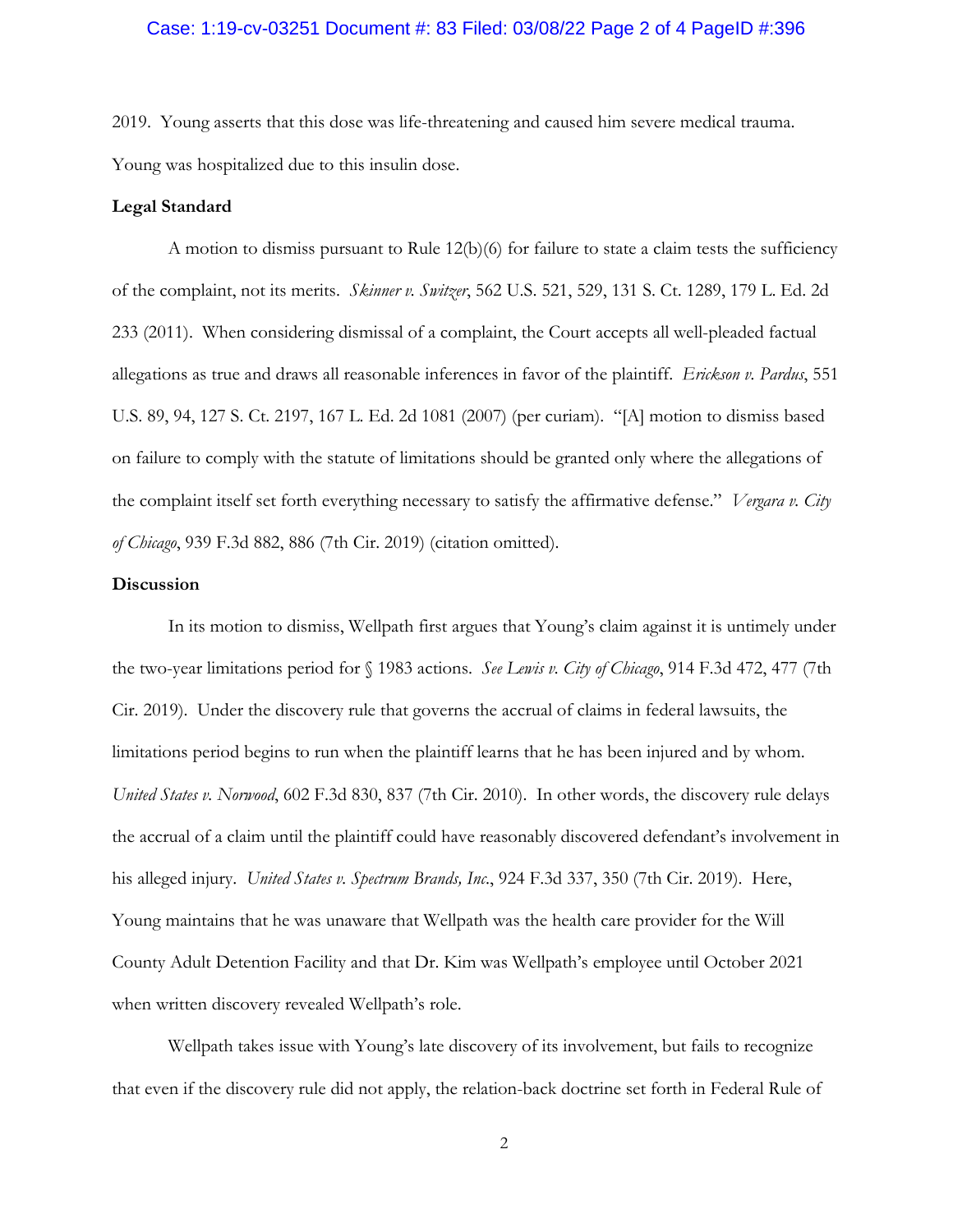### Case: 1:19-cv-03251 Document #: 83 Filed: 03/08/22 Page 3 of 4 PageID #:397

Civil Procedure  $15(c)(1)(C)$  allows Young to bring Wellpath in as a defendant without timeliness issues. *See Herrera v. Cleveland*, 8 F.4th 493, 498 (7th Cir. 2021). The Court thus denies this aspect of Wellpath's motion to dismiss.

Nevertheless, Young's bigger problem is that he has failed to allege how Wellpath is liable for Dr. Kim's alleged errors. As a private contractor that provides healthcare services for Will County Adult Correctional Facility, Young must establish Wellpath's liability under *Monell* because Circuit precedent establishes that private corporations acting under color of law benefit from *Monell's* rejection of respondeat superior liability for an employee's constitutional violations. *See Howell v. Wexford Health Sources, Inc.*, 987 F.3d 647, 653 (7th Cir. 2021); *Glisson v. Indiana Dept. of Corr.*, 849 F.3d 372, 378 (7th Cir. 2017).

In his Second Amended Complaint, Young fails to allege any factual details leading to a reasonable inference that Wellpath had a custom, practice, or policy that gave rise to his harm. Instead, Young frames this issue as a failure to supervise claim, yet failure to supervise claims against a government entity also fall under the *Monell* framework. *See Ruiz-Cortez v. City of Chicago*, 931 F.3d 592, 599 (7th Cir. 2019). On a final note, Young's attempt to bring an individual capacity claim asserting that Wellpath was Dr. Kim's supervisor fails for the simple fact that Wellpath is not an individual. *See Hill v. Shelander*, 924 F.2d 1370, 1372 (7th Cir. 1991) ("an individual capacity suit focuses on the constitutional torts of an individual official"). The Court grants Wellpath's motion to dismiss based on Young's failure to state a claim.

#### **Conclusion**

For these reasons, the Court denies defendant's motion to dismiss based on the statute of limitations, but grants defendant's motion based on plaintiff's failure to state a claim [76]. The Court grants plaintiff leave to file a Third Amended Complaint in accordance with this ruling and